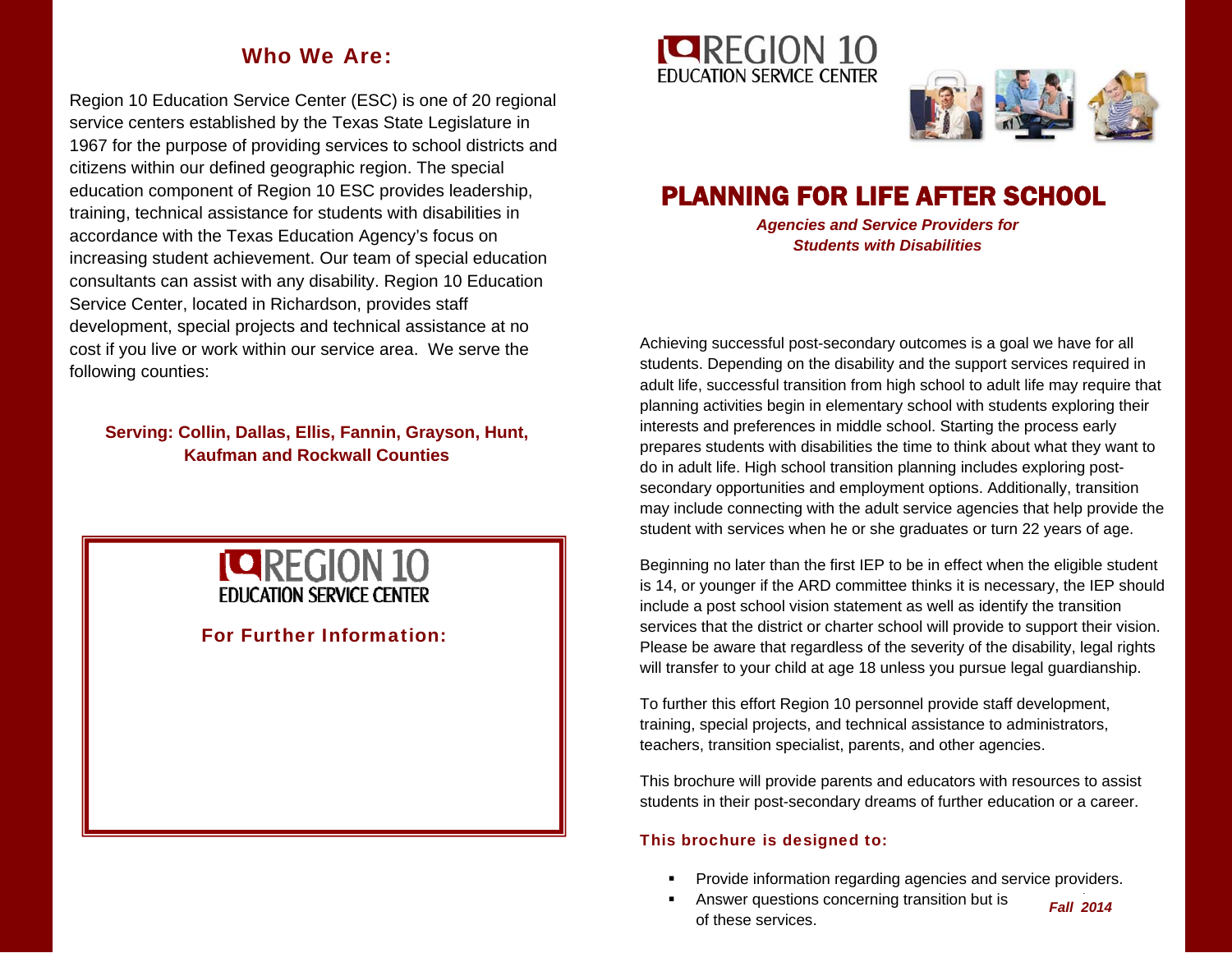## Planning for Life After School

## **What Does the Child Centered Legal Framework Say?**

Beginning not later than the first Individualized Education Program (IEP) to be in effect when the child is 14, or younger if determined appropriate by the admission, review and dismissal committee (ARD), and updated annually thereafter, the ARD committee must:

 Develop appropriate measurable postsecondary goals based upon age appropriate transition assessments related to:

- **Training**
- **Education**
- **Employment**
- **Where appropriate, independent living skills; and**
- Develop transition services (including courses of study needed) to assist the child in reaching these goals

If the child does not attend the ARD Committee meeting where transition services are discussed, the local education agency must take other steps to ensure the child's preferences and interests are considered.

Beginning not later than 1 year before the child reaches age eighteen (18), the ARD committee must provide a statement that the child has been informed of the child's rights under the IDEA, if any, that will transfer to the child on reaching the age of majority. (Cited from: http://www.esc18.net/)

## **What Does IDEA 2004 Say? (§300.43)**

(a) Transition services means a coordinated set of activities for a child with a disability that

(1) Is designed to be within a results-oriented process, that is focused on improving the academic and functional achievement of the child with a disability to facilitate the child's movement from school to post-school activities, including postsecondary education, vocational education, integrated employment (including supported employment), continuing and adult education, adult services, independent living, or community participation;

(2) Is based on the individual child's needs, taking into account the child's strengths, preferences, and interests; and includes; (i) Instruction;

(ii) Related services;

(iii) Community experiences;

(iv) The development of employment and other post-school adult living objectives; and

(v) If appropriate, acquisition of daily living skills and provision of a functional vocational evaluation.

## Agencies and Service Providers

#### **Texas Education Agency Secondary Transition Guidance**

Web resources for secondary transition. **(512) 463-9414** 

**http://www.tea.state.tx.us/index2.aspx?id=2147496883**

## **Texas Department of Assistive & Rehabilitative Services- DARS**

Their mission is to work in partnership with Texans with disabilities and families with children who have developmental delays to improve the quality of their lives and to enable their full participation in society.

**4800 N. Lamar Blvd. Austin, Texas 78756 (800) 628-5115** Email: **DARS.Inquiries@dars.state.tx.us**

## **211 Texas Infoline**

Area Information Center for the Alliance of Information and Referral Systems for human services.

**Alternate phone number: 1-877-541-7905** 

## **Texas Project First**

Created by parents, for parents that assist with supports, information and resources and training. **http://texasprojectfirst.org/**

#### **Texas Workforce**

If you are seeking a job, they provide resources, tips and tools to build a stronger Texas workforce.

**http://www.twc.state.tx.us/**

## **Texoma Community Center**

Their mission is to promote the accessibility of services that improve quality of life and support self-determination for persons with mental and developmental disorders. Serves Fannin & Grayson Counties.

**315 McLain Street Sherman, TX 75092 (903)0957-4701 www.mhmrst.org**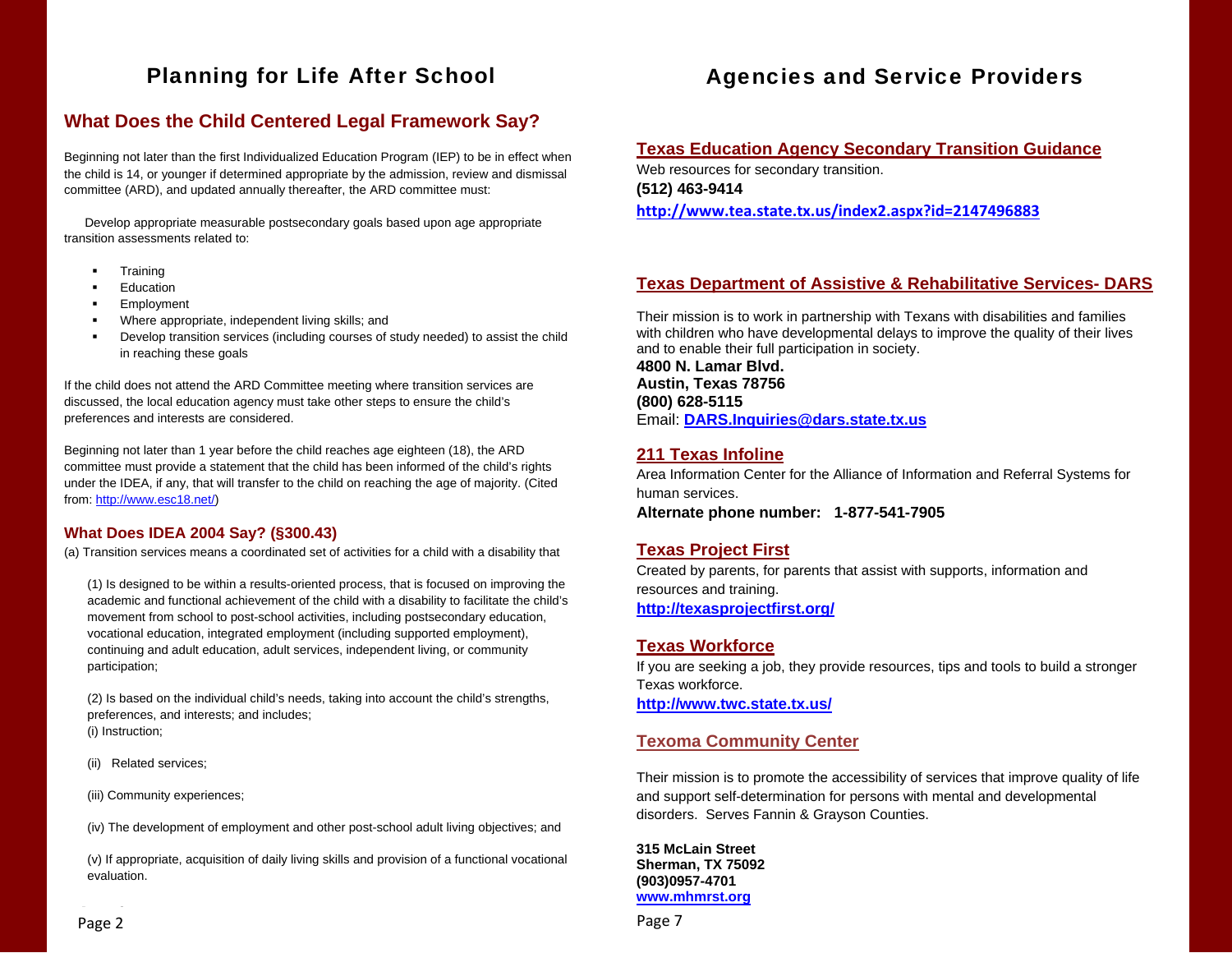## Agencies and Service Providers

## **National Post-Outcomes Center**

A five year project funded by OSEP, they provide technical assistance and consulting services.

**http://www.psocenter.org**

#### **National Secondary Transition Technical Assistance Center**

A national Technical Assistance and Dissemination center funded by the U.S. Department of Education's Office of Special Education Programs. **http://www.nsttac.org/**

## **North Texas Job Corp-McKinney**

North Texas Job Corps Center. **1701 N. Church Street McKinney, TX. 75069 (972) 542-2623 http://northtexas.jobcorps.gov/home.aspx**

## **PACER Center**

Technical Assistance on Transition and the Rehabilitation Act (TATRA) and other parent information and training projects help families learn how they can help youth with disabilities prepare for independent living, access adult service systems, and work effectively with professionals. **http://www.pacer.org/tatra/**

## **PATH**

A grant project of Partners Resource Network, Inc., one of three federally funded Parent Training and Information Centers (PTI) serving Texas parents of children and youth with disabilities from the ages of 0 to 26. Services include providing training, information, and technical assistance at no cost to parents throughout the state of Texas.

**http://www.partnerstx.org/path** 

## **Reach of Dallas**

Provide advocacy assistance, independent living skills training, social/ recreation activities and employment assistance. **http://www.reachcils.org/home/dallas.php4**

## **Res Care Inc.**

A human services company that offers housing or employment services to people of all ages and abilities to help make their lives more independent. (**866)737-2273**

**www.rescare.com**

## **Achievement Center of Texas**

Day habilitation, educational assistance and community inclusion for children and adults with special needs. ACT serves Dallas, Garland, Richardson & surrounding cities. **2950 N. Shiloh Rd. Garland, TX. 75044 (972) 414-7700 Executive Director- Marilynne Serie MSerie@act77.org http://achievementcenteroftexas.org/**

## **The ARC of Dallas**

Resources, services and information for persons with developmental disabilities for Dallas & surrounding counties. **12700 Hillcrest, Suite 200 Dallas, TX. 75230 (214) 634-9810 Fax (214) 634-9815 Interim Executive Director- Robert Eilers** Reilers@arcdallas.org **www.arcdallas.org Email: info@arcdallas.org** 

## **Citizens Development Center**

Programs include: vocational training, day habilitation services, instruction and counseling in the attainment and maintenance of marketable work skills; supported job placements and follow along services.

**8800 Ambassador Row Dallas, TX. 75247 (214) 637-2911 www.citizensdevelopmentcenter.org**

#### **Collin College Community Colleges-Disability Services ACCESS**:

A**ccommodations at**  C**ollin**  C**ollege for** E**qual**  S**upport**  S**ervices http://www.collin.edu/studentresources/disabilityservices/**

## **Community Homes for Adults, Inc.**

Provides programs and services to enable adults with Cognitive Disabilities to live full, rich lives in a safe environment and to meaningfully participate in the community.

## (**214) 373-8600**

**www.chaidallas.org homes@chaidallas.org**

13101 Preston Rd Ste. 312 Dallas, Texas